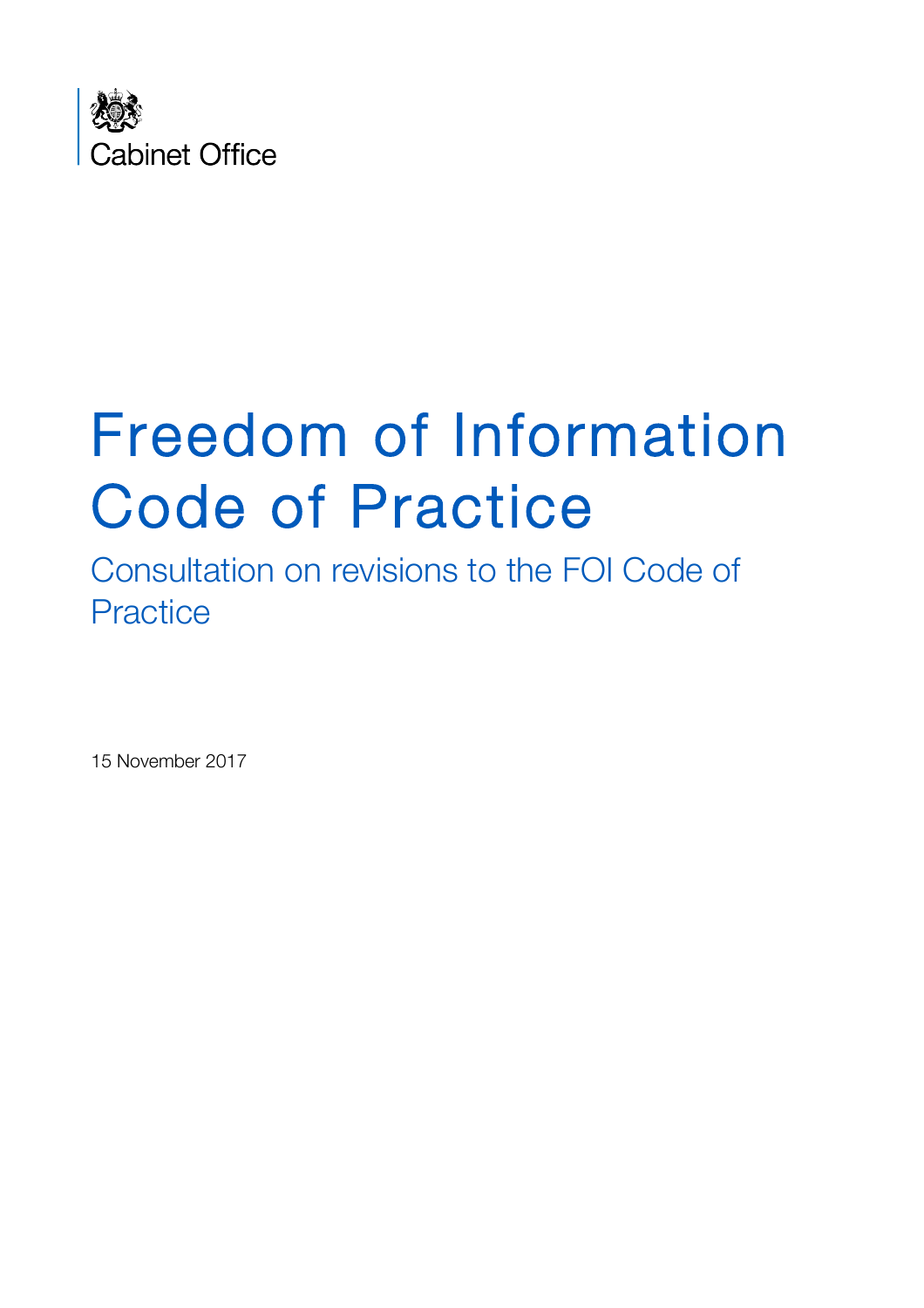[back of cover – for printed publications, leave this page blank]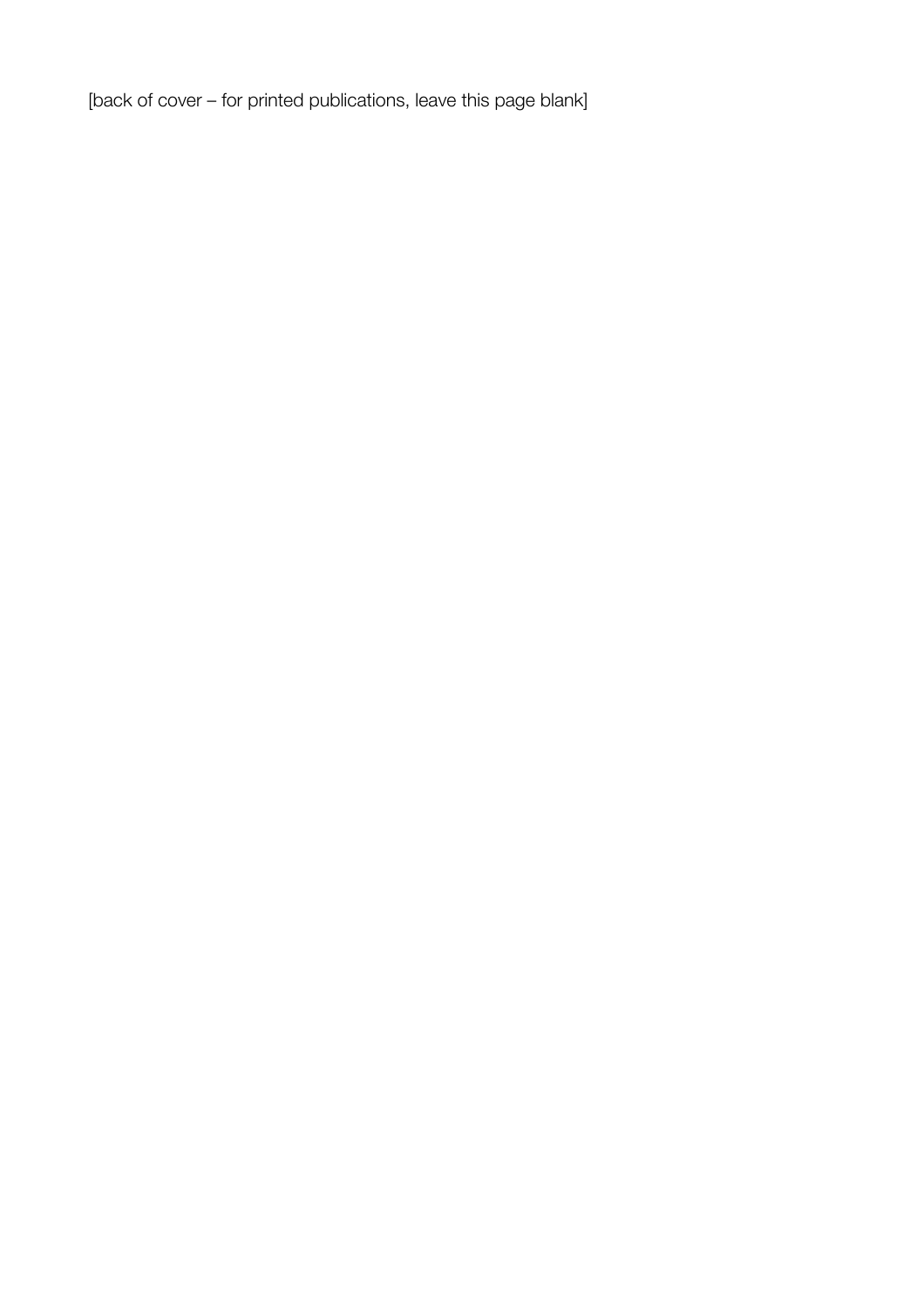

# Freedom of Information Code of Practice<br>Consultation on revisions to the FOI Code of

**Practice** 

This information is available at:

www.gov.uk/government/consultations/revised-freedom-of-information-codeof-practice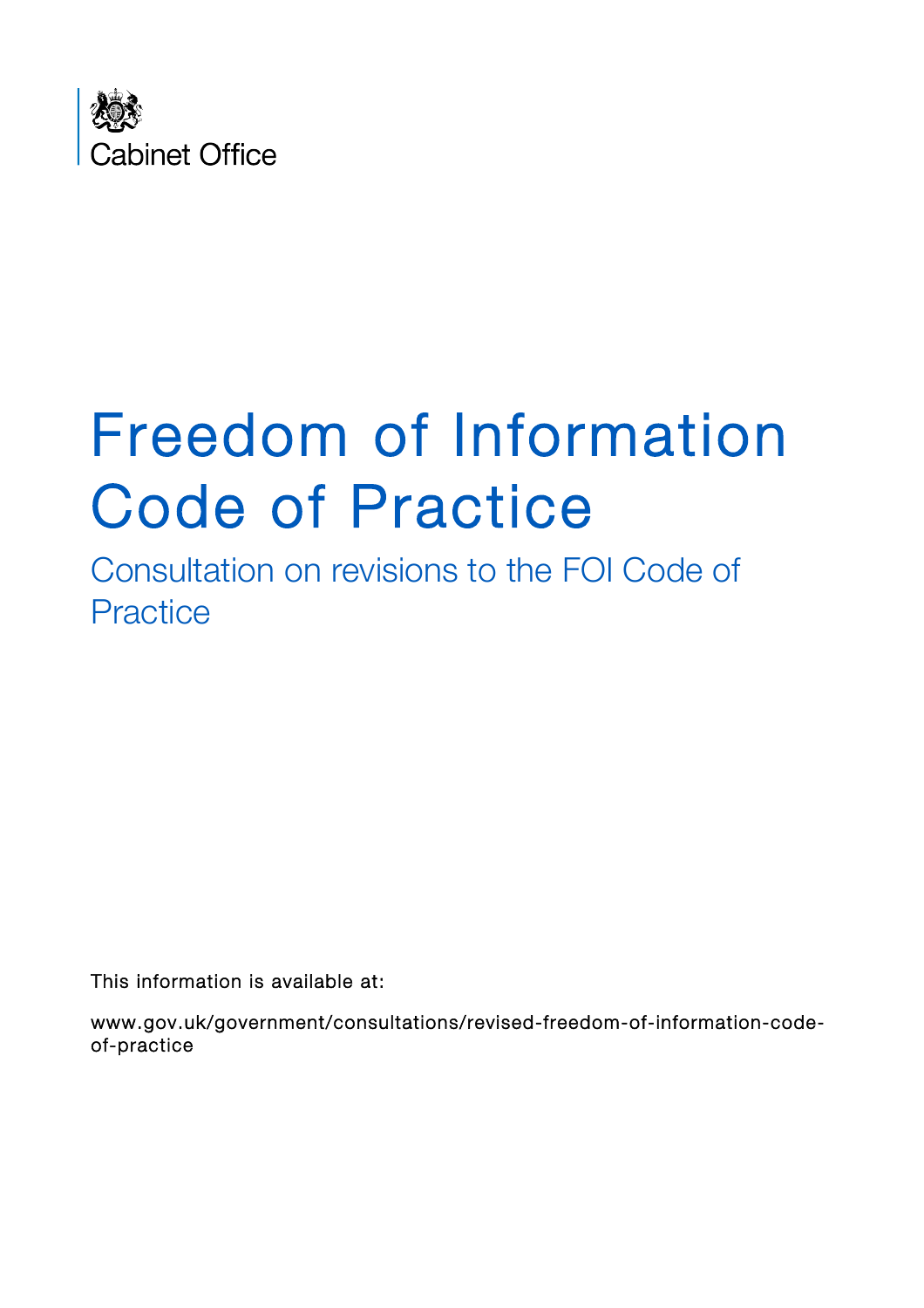© Crown copyright 2017 Produced by Cabinet Office

You may re-use this information (excluding logos) free of charge in any format or medium, under the terms of the Open Government Licence. To view this licence, visit http://www.nationalarchives.gov.uk/doc/open-government-licence/ or email: psi@nationalarchives.gsi.gov.uk

Where we have identified any third party copyright material you will need to obtain permission from the copyright holders concerned.

Alternative format versions of this report are available on request from [foicodeofpracticeconsultation@cabinetoffice.gov.uk].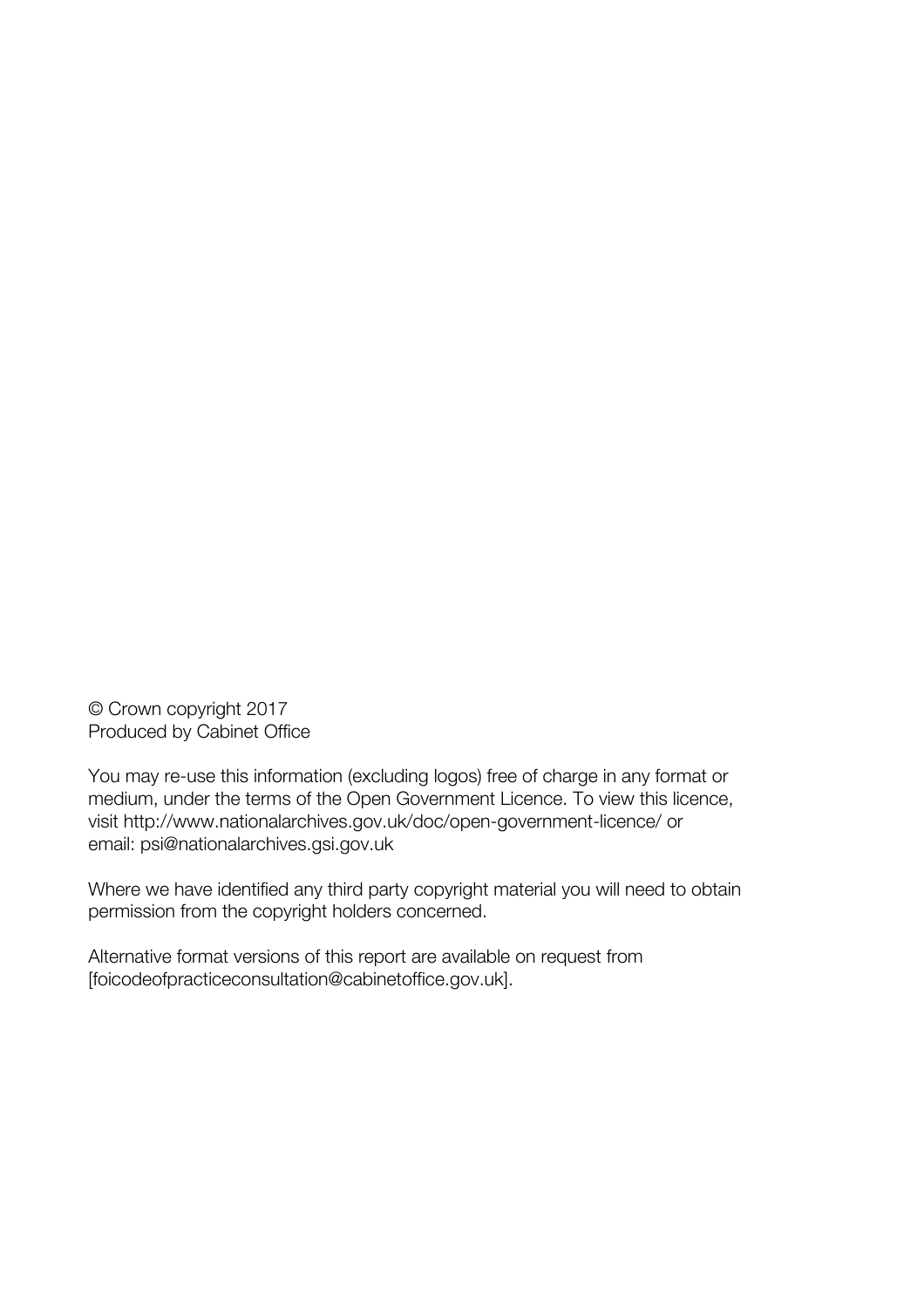# **Contents**

| Foreword by the Minister for the Constitution | 3<br>$\overline{4}$<br>6 |
|-----------------------------------------------|--------------------------|
| General Information                           |                          |
| Introduction                                  |                          |
| <b>Summary of Questions</b>                   | 7                        |
| <b>Right of Access</b>                        | 8                        |
| Transparency publications                     | 9                        |
| Guidance for vexatious requests               | 10                       |
| Data sets                                     | 11                       |
| Other areas within Part I of FOIA             | 12                       |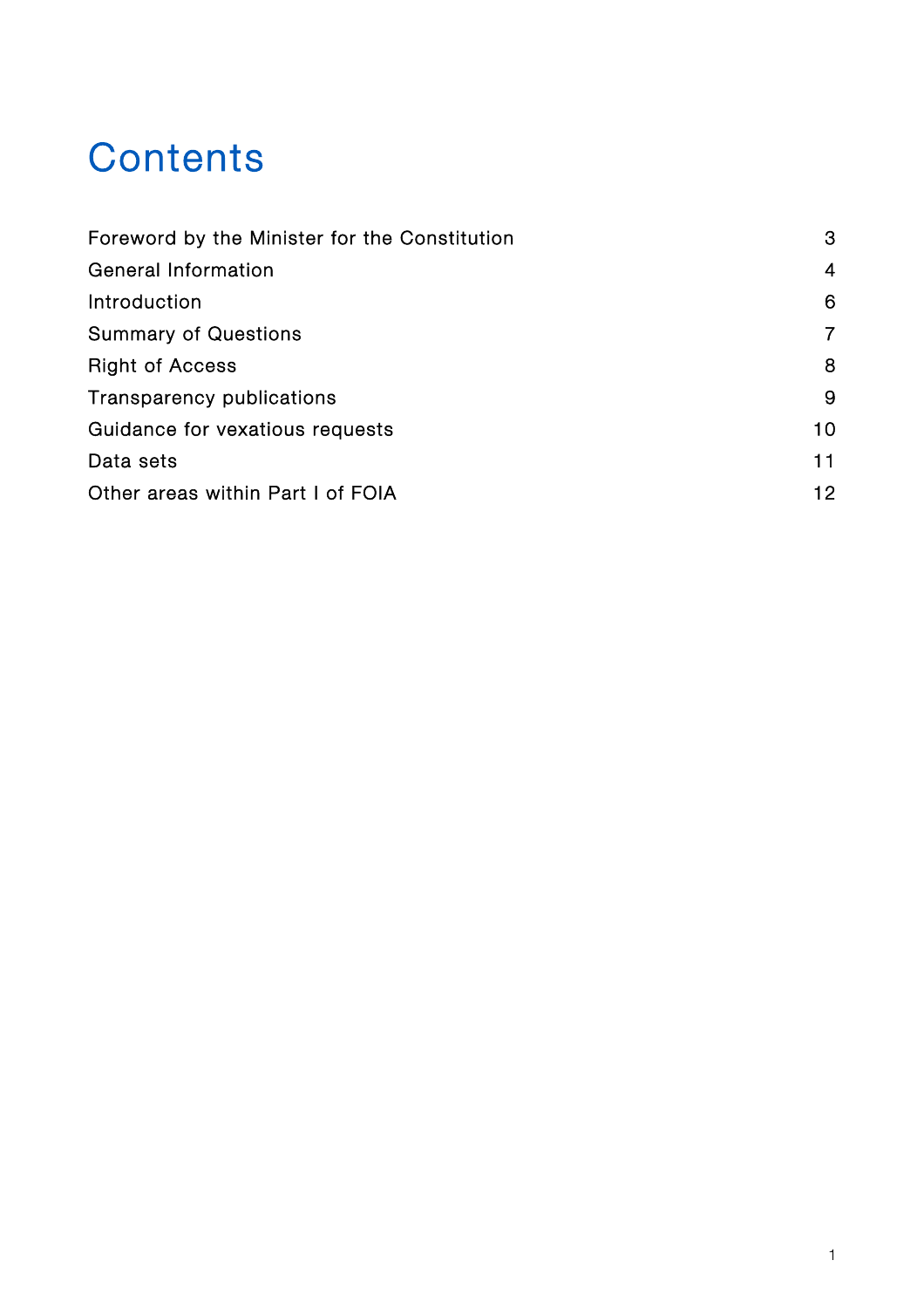[back of contents page – for printed publications, leave this page blank]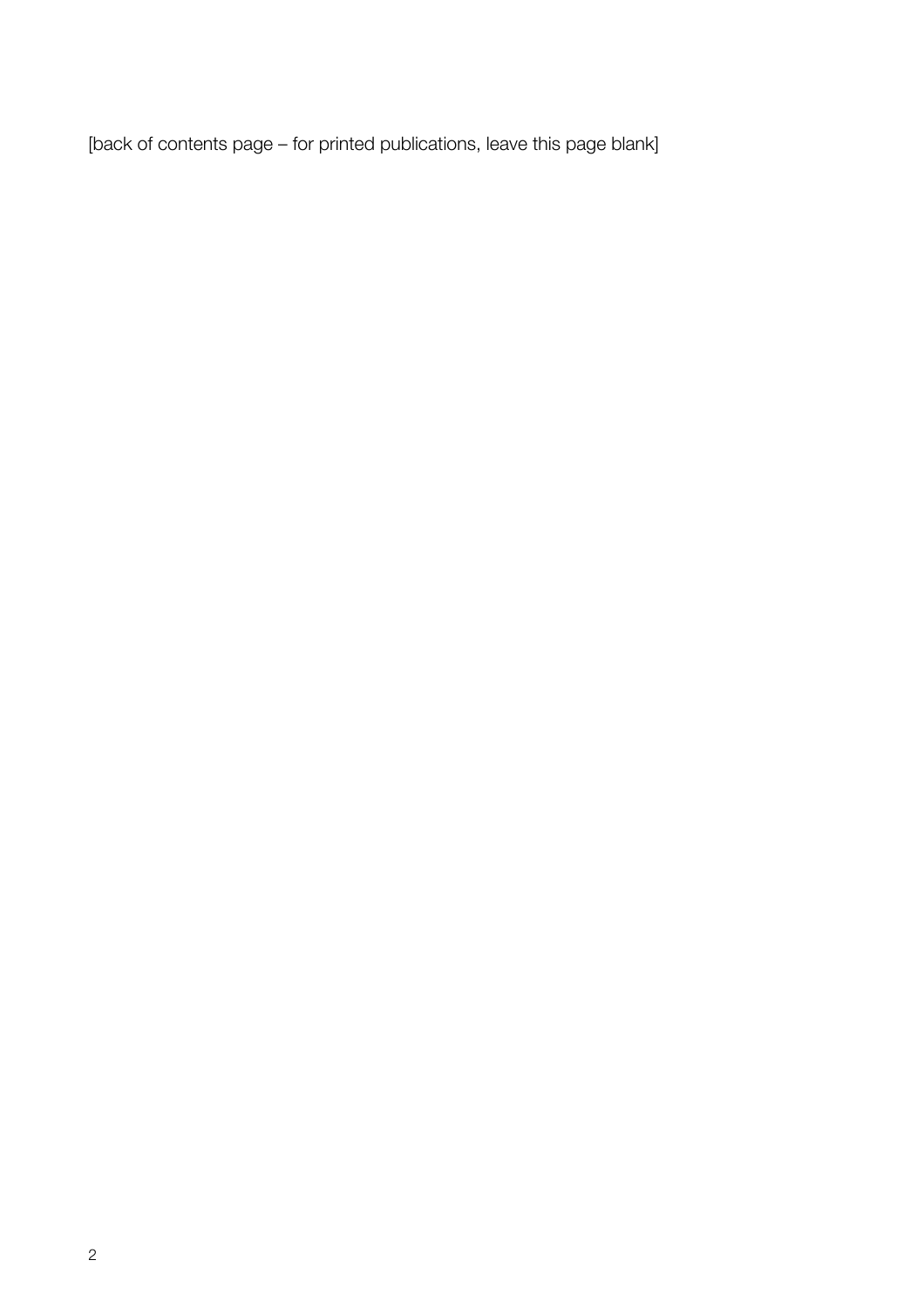# Foreword by the Minister for the Constitution

Freedom of Information is one of the pillars upon which open government operates and the Government is committed to supporting the effective operation of the Freedom of Information Act. That is why, in response to the Independent Commission on Freedom of Information's Report, the Government agreed with the Commission's recommendation to review and update the Code of Practice in the light of experience gained over more than ten years of the operation of Freedom of Information in the UK.

It is right to look again at the guidance the Code should provide. The last Code of Practice was published in 2004 and the Freedom of Information Act has now been in force for over a decade. Freedom of Information has transformed the landscape of transparency and the Government is committed to ensuring both the public and public authorities have confidence in the functioning of the Act and the access to information it affords. For any Freedom of Information regime to be truly effective it is important that both its users and those subject to it have faith in it. The best practice guidance in this draft Code will set a standard for all public authorities when considering how to respond to Freedom of Information requests and provide certainty for FOI practitioners and requesters alike.

The draft Code also makes clear the Government's continued commitment to proactive transparency and goes further than the previous Code in this area. The public should not have to resort to making FOI requests for information that should be made consistently and routinely available. The draft Code makes clear public authorities' obligations to provide enhanced transparency data about senior pay and benefits and FOI performance as part of their existing commitments to maintain a publication scheme.

Overall, this revised Code seeks to provide public authorities with clear guidance for how to operate their responsibilities under the Freedom of Information Act with confidence, setting a standard to maintain the principles of open government as the information access landscape continues to develop.

#### Chris Skidmore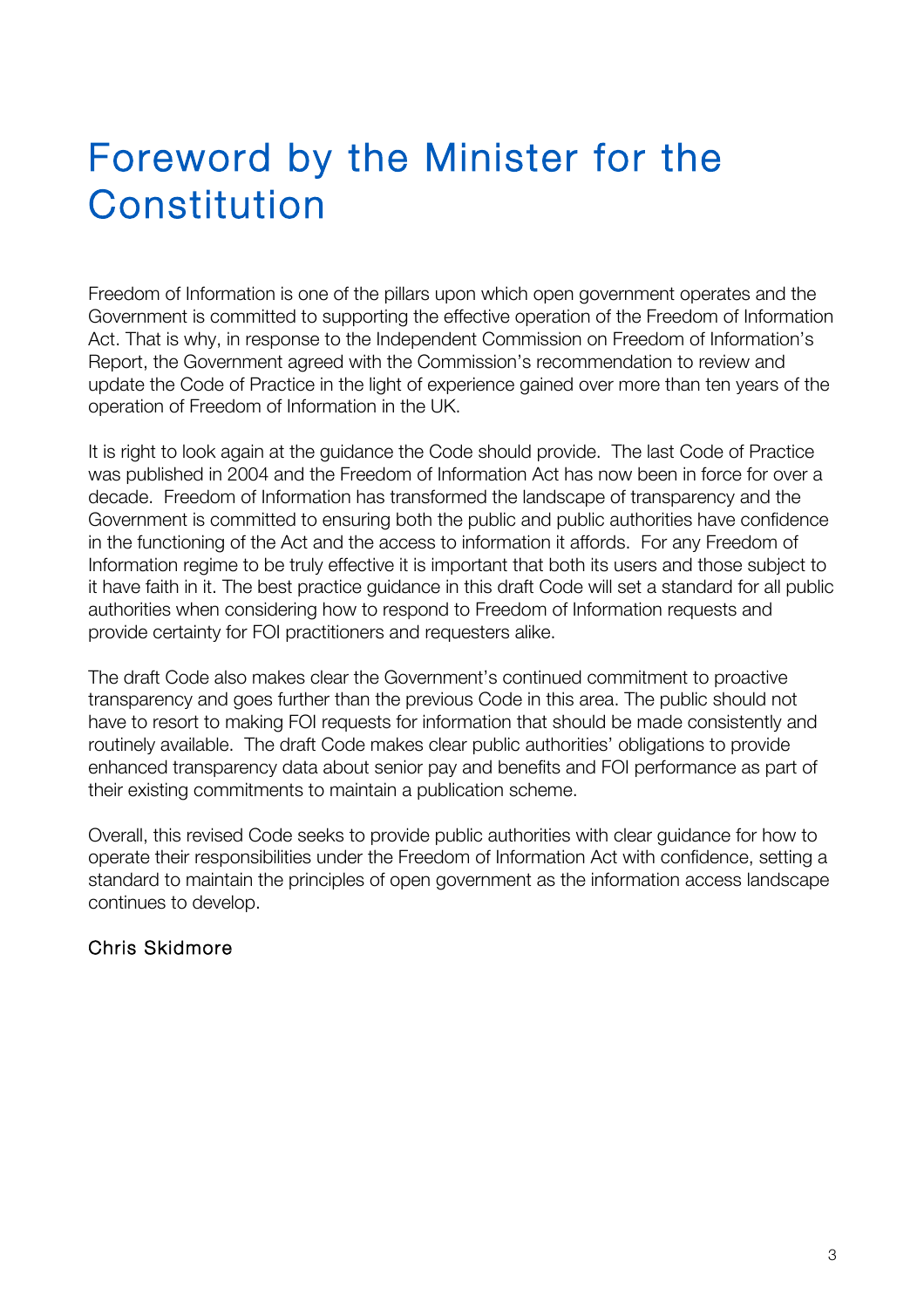# General Information

#### Purpose and duration of this consultation

The Government is seeking views on the revised Code of Practice proposed for issue under section 45 of the Freedom of Information Act.

The consultation will begin on 15 November 2017. The consultation will run for 12 weeks and will close on 2 February 2017. All responses should be received by no later than 2 February 2017.

#### Geographical scope

This consultation applies to all parts of the UK.

#### Audience

Comments and views are sought from all public authorities subject to the Freedom of Information Act as the recipients of the best practice guidance set out in any Code of Practice issued under section 45 of the Act. Comments and views are also sought from individuals or groups with an interest in the operation of the FOI Act.

#### How to respond

Consultation questions are posed throughout the document and summarised at the end of the paper. You can respond by email or by post. When responding please make it clear which questions you are responding to.

To respond by email please contact: foicodeofpracticeconsultation@cabinetoffice.gov.uk

To respond by post please contact: FOI Policy Team

 Room 401 Cabinet Office 70 Whitehall London SW1A 2AS

When responding, it would be helpful if you can confirm whether you are replying as an individual or submitting an official response on behalf of an organisation and include:

- Your name
- Your position (if applicable)
- The name and address of your organisation (if applicable)
- An address, and
- An email address (if you have one)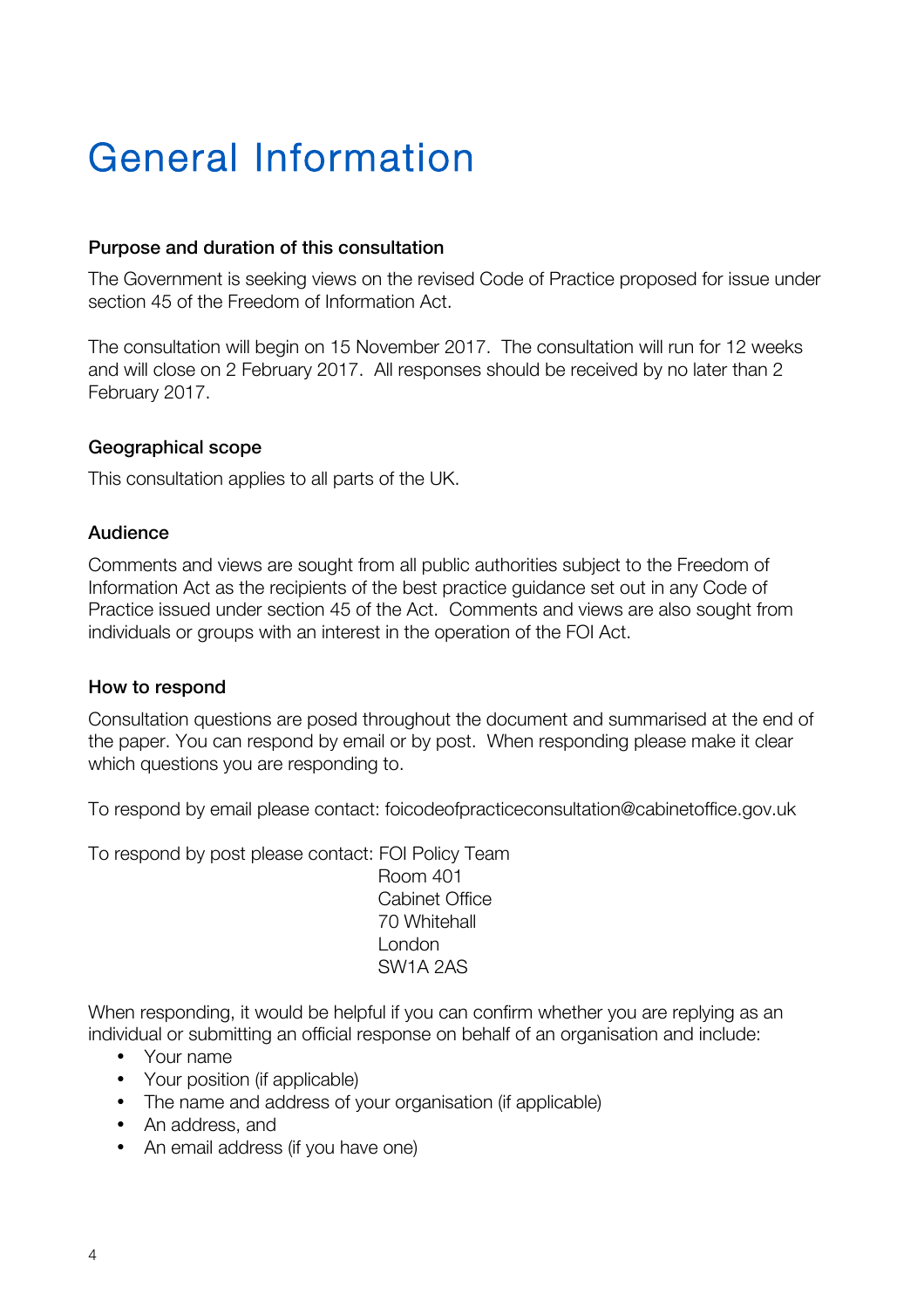#### Confidentiality and data protection

The Cabinet Office intends to publish the responses received to this consultation. We will not publish the names or contact details of respondents, but will include the names of organisations responding. If you want the information that you provide to be treated as confidential it would be helpful if you could explain to us why you regard the information you have provided as confidential. Any information not published, including personal information, may still be subject to disclosure in accordance with the Freedom of Information Act. If we receive a request for disclosure of such unpublished information, we will take full account of your explanation, but we cannot give an assurance that confidentiality can be maintained in all circumstances. We will not take a standard confidentiality statement included in an email message as a specific request for non-disclosure.

The Department will process your personal data in accordance with the Data Protection Act 1998 and in the majority of circumstances this will mean that your personal data will not be disclosed to third parties.

#### Quality Assurance

All data received will be processed fairly and accurately and will be correctly stored and managed.

#### **Enquiries**

If you have any questions about the consultation or how to respond please contact:

#### Publication of responses to this consultation

We will publish consultation responses alongside the final version of the Code of Practice.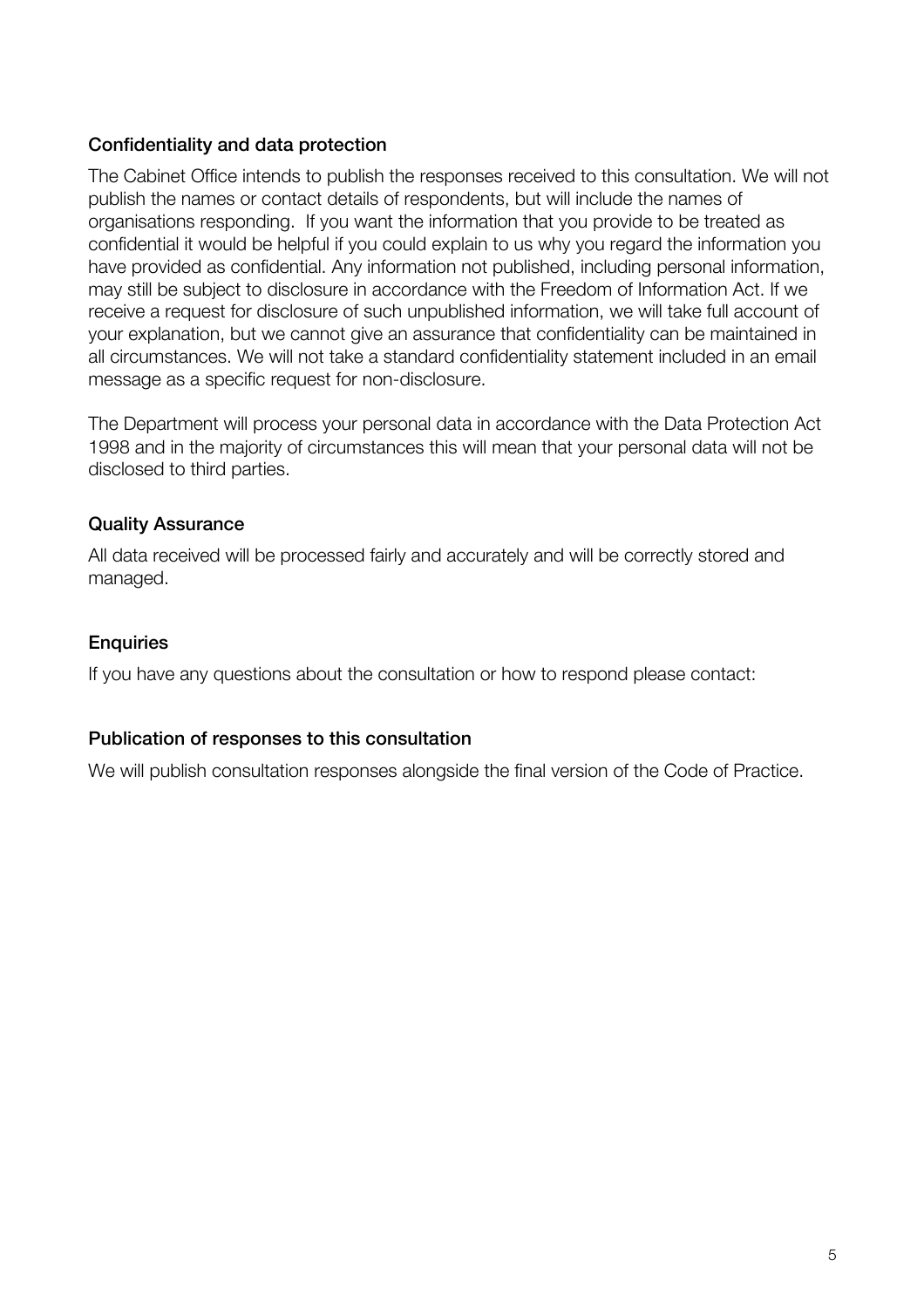# Introduction

Following the report of the Independent Commission on FOI, published on 1 March 2016, the Government announced it would review and update the current Code of Practice issued under section 45. The Code of Practice provides best practice guidance to public authorities on how to fulfil their functions under Part I of the FOI Act. It has not been revised since it was issued in late 2004, before the rights of access introduced by the Act took effect, and so does not reflect subsequent developments in good practice.

Section 45 requires that any Code of Practice includes best practice guidance for public authorities on the following areas: advice and assistance; transferring requests; consultations with interested parties; contractual provisions about FOI; complaints handling; and the disclosure of datasets. These have all been reflected in the revised Code of Practice. The draft Code of Practice also provides new, updated or expanded guidance on other issues, including:-

- transparency about public authorities' FOI performance and senior pay and benefits, to mandate FOI Commission recommendations for greater openness in both areas.
- the handling of vexatious and repeated requests. The FOI Commission specifically recommended the inclusion of guidance on vexatious requests.
- fundamental principles of FOI not currently included in the Code, e.g. general principles about how to define "information" and that which is "held" for the purposes of the Act.

The Government would welcome views and contributions from stakeholders about this revised Code, particularly the areas and questions set out in this consultation document. The full list of questions is summarised on page 4 of this document and details of how to respond to the consultation are set out at page 7 of this document.

Following the conclusion of this consultation, the Government will consult the Information Commissioner before issuing any revised Code of Practice, as required by section 45 of the Freedom of Information Act.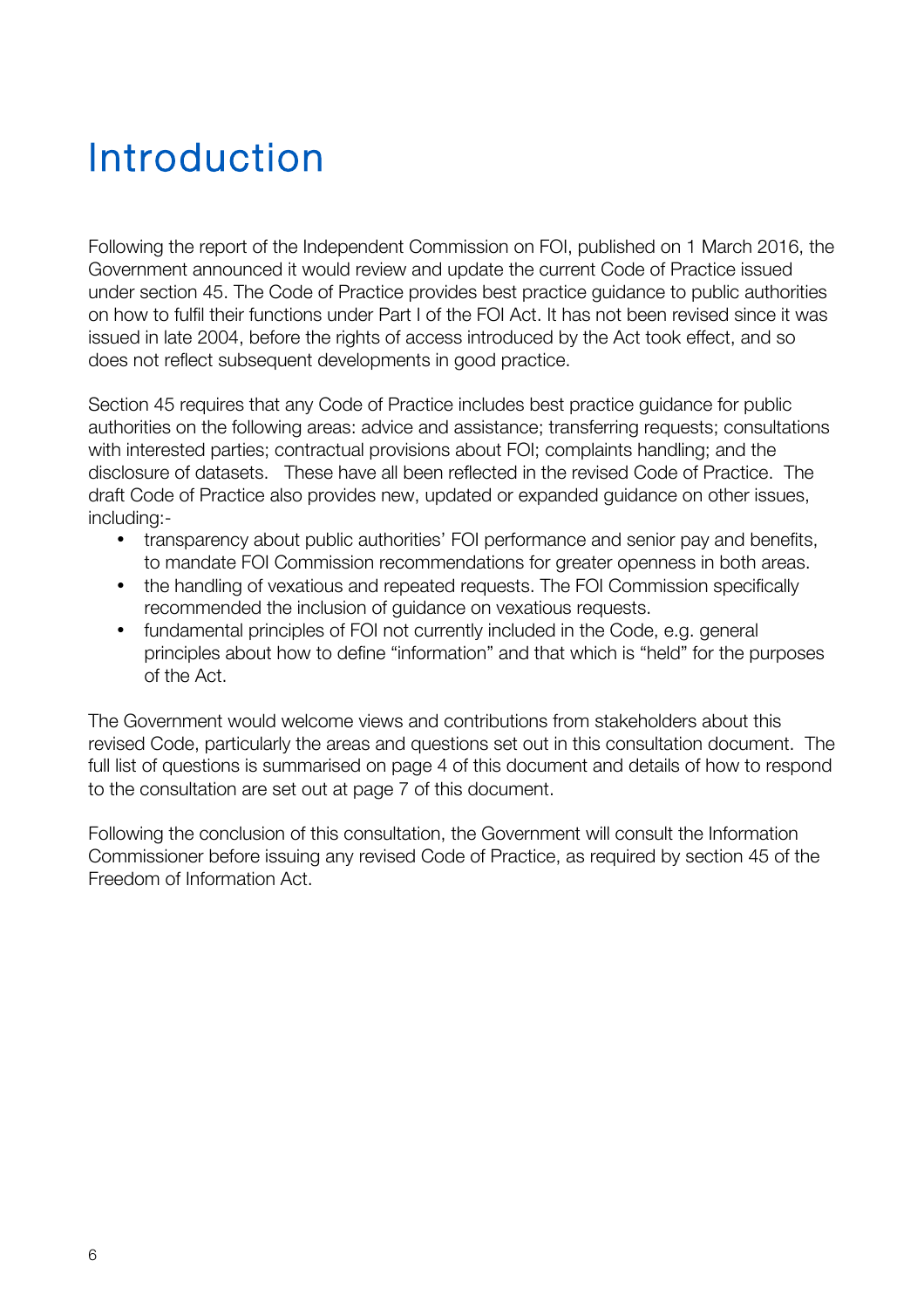# Summary of Questions

1. Is the guidance in chapter 1 of the Code clear and helpful for public authorities to understand the right of access to information in the FOI Act and how to manage requests on this basis?

Are there any other areas where it would be helpful for this guidance to be more detailed or where it could be clearer?

- 2. Does the guidance about publication of FOI compliance statistics provide enough detail for public authorities to start publishing their own compliance statistics? If further guidance on this would be helpful what should this cover?
- 3. Is the guidance about the publication of information about senior pay and benefits clear and helpful? Are there any areas of this guidance where further detail would be useful?
- 4. Does the proposed guidance on vexatious and repeated requests provide the right level of detail about the circumstances in which public authorities might want to consider using section 14? If further guidance on this would be useful what should this cover?
- 5. Is it helpful to merge the datasets Code of Practice with the main section 45 Code so that statutory guidance under section 45 can be found in one place?
- 6. If you agree the datasets Code should be merged is it helpful to split the datasets guide into a section on release of datasets and a section on guidance on re-use of datasets?
- 7. Are there any other areas in Part I of the Act where it would be helpful to have additional guidance in the Code? If so, what do you think the additional guidance should cover and why?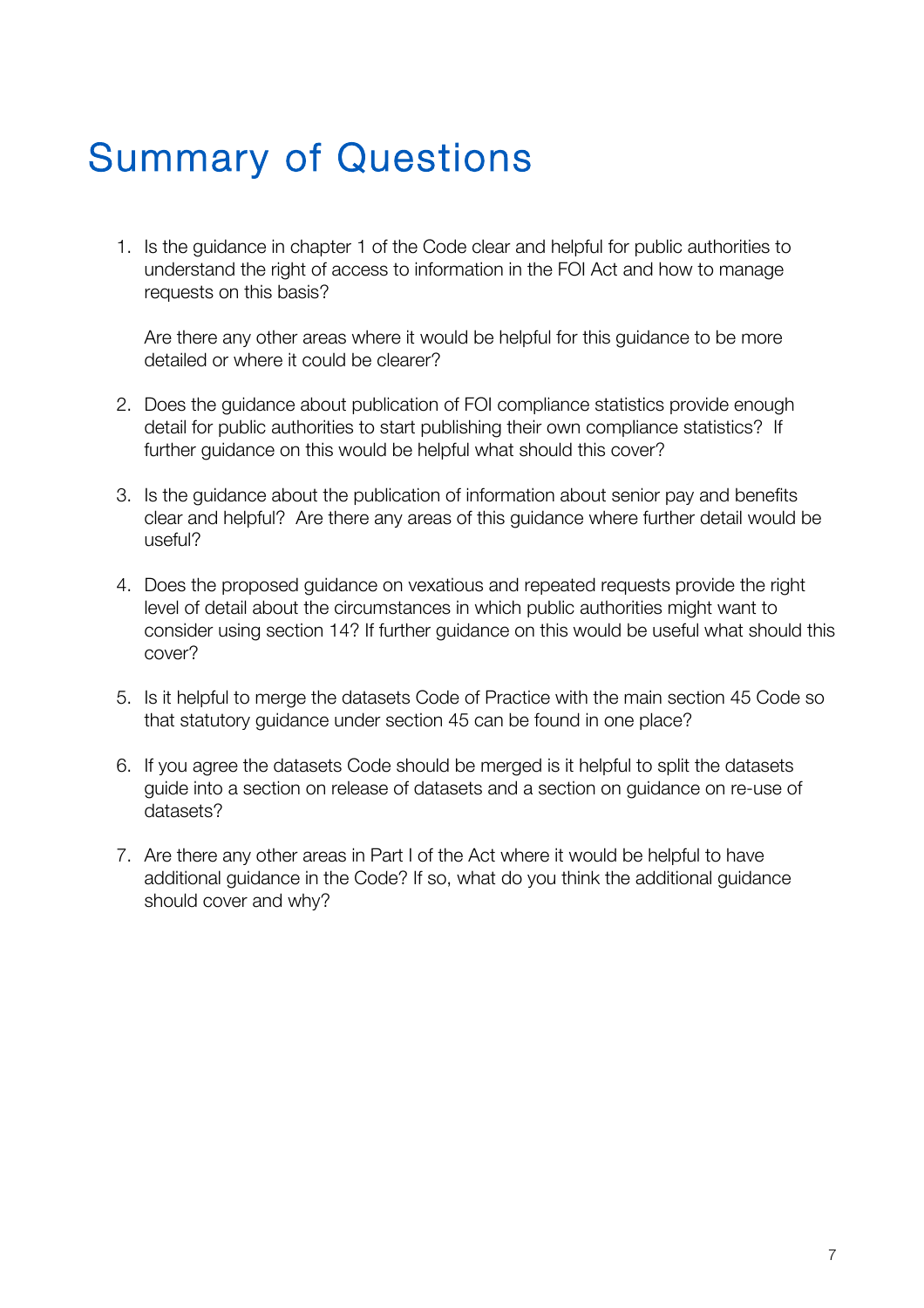# Right of Access

The previous version of the section 45 Code of Practice was issued in 2004 and before the FOI Act came into force. After more than a decade there have been a number of developments in good practice that have evolved while the Act has been in operation. On this basis the government considers that it would be helpful to include some guidance in Chapter 1 of the Code about the fundamental principles that underpin the right of access to information in the FOI Act. This chapter includes guidance on:

- what constitutes 'information' for the purposes of the FOI Act
- how to define 'information held' for the purposes of the Act
- what constitutes a valid request for information

It is important that public authorities have a clear understanding of their obligations under the Act in order to ensure that FOI requests are dealt with promptly and effectively. The aim of this chapter therefore is to provide public authorities with clear guidance on how to understand the key principles that underpin the operation of the FOI Act as well as to provide some procedural guidance based on these principles.

*Is the guidance in chapter 1 of the Code clear and helpful for public authorities to understand the right of access to information in the FOI Act and how to manage requests on this basis?*

*Are there any other areas where it would be helpful for this guidance to be more detailed or where it could be cleared?*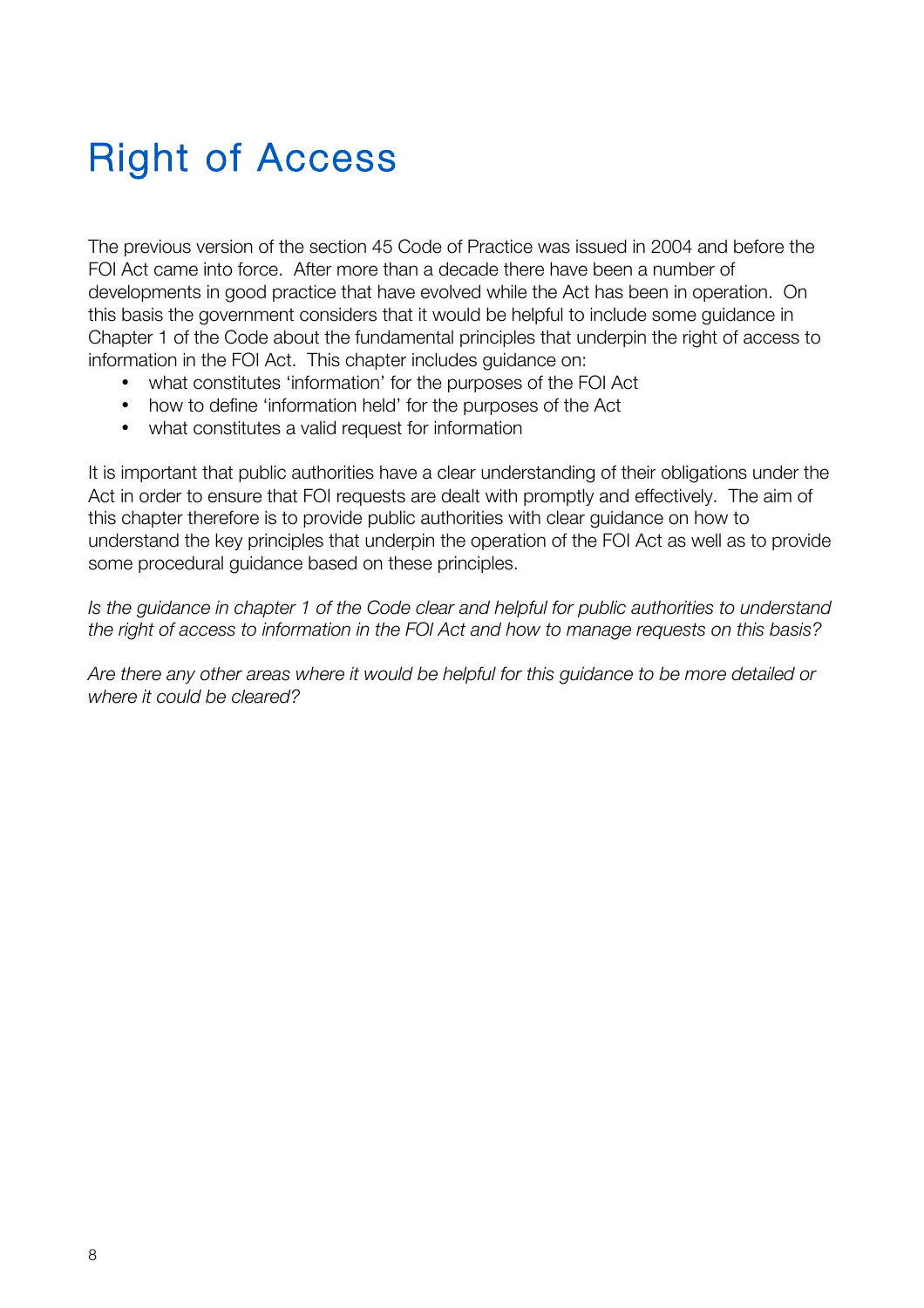### Transparency publications

The government has welcomed the Independent Commission on Freedom of Information's recommendations to enhance transparency. This government remains fully committed to transparency and is pleased that the Commission made a series of recommendations to increase accountability across the public sector.

The government agreed to implement the Commission's recommendation that public authorities with over 100 full time equivalent employees should publish statistics on the operation of the FOI Act. Central government departments already publish these statistics on a quarterly and annual basis, but it is important that other public authorities achieve a similar level of transparency. The publication of this data will provide greater accountability to both the public and the Information Commissioner.

The government also agreed the Commission's recommendation to take further steps to increase transparency on senior executives pay and benefits. Although many public authorities already publish this information it is important there is a consistent standard across all public authorities where appropriate. The default position should be that all relevant public authorities publish information on senior executive pay and benefits and that this information is easily accessible to members of the public.

The government has drafted guidance setting out a recommended minimum standard of transparency that all public authorities should aim to achieve as part of the revised Code of Practice. The government proposes to include this guidance in chapter 8 in the revised Code of Practice.

*Does the guidance about publication of FOI compliance statistics provide enough detail for public authorities to start publishing their own compliance statistics? If further guidance on this would be helpful what should this cover?*

*Is the guidance about the publication of information about senior pay and benefits clear and helpful? Are there any areas of this guidance where further detail would be useful?*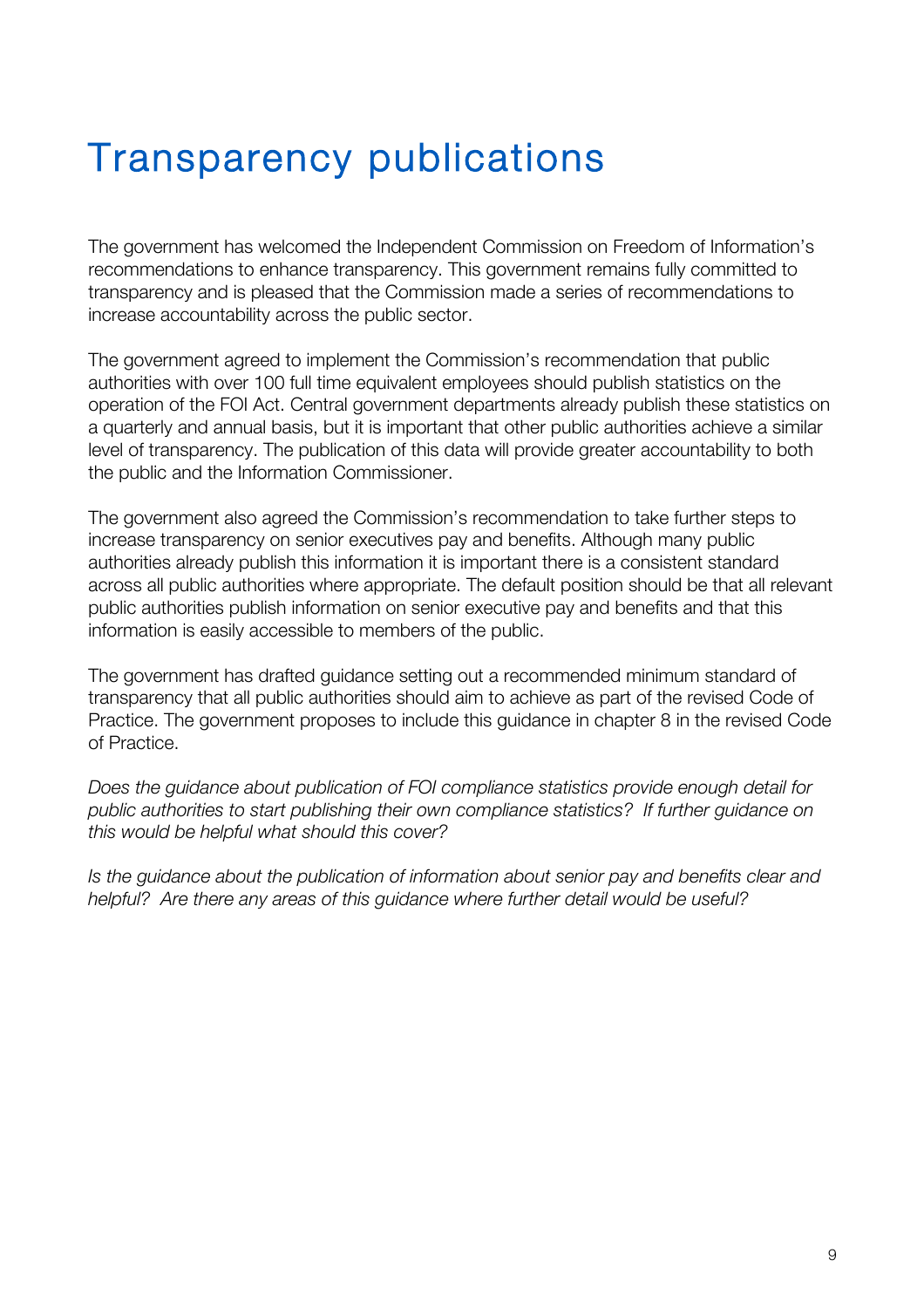# Guidance for vexatious requests

The government welcomed the Independent Commission on Freedom of Information's recognition of the difficulty that genuinely 'vexatious' requests can place on a public authority. The Government agreed to implement the Commission's recommendation of improved guidance, via a revised code of practice, to encourage public authorities to use section 14(1) in those cases where it is necessary and appropriate.

The government has drafted guidance on the appropriate handling of vexatious requests as part of the revised Code of Practice. It is important that public authorities have the confidence to refuse a request under section 14(1) where it is appropriate to do so and the guidance seeks to provide clarity as to the circumstances in which section 14(1) should be applied. It is similarly important that those who make requests have confidence in the decisions made by public authorities regarding requests for information, particularly regarding a decision to treat a request as 'vexatious'.

The government proposes to include chapter 7 in the revised Code of Practice which sets out best practice guidance for when a public authority can consider using section 14 and to provide an explanation of the relationship between section 14(1) and section 12.

*Does the proposed guidance on vexatious and repeated requests provide the right level of detail about the circumstances in which public authorities might want to consider using section 14? If further guidance on this would be useful what should this cover?*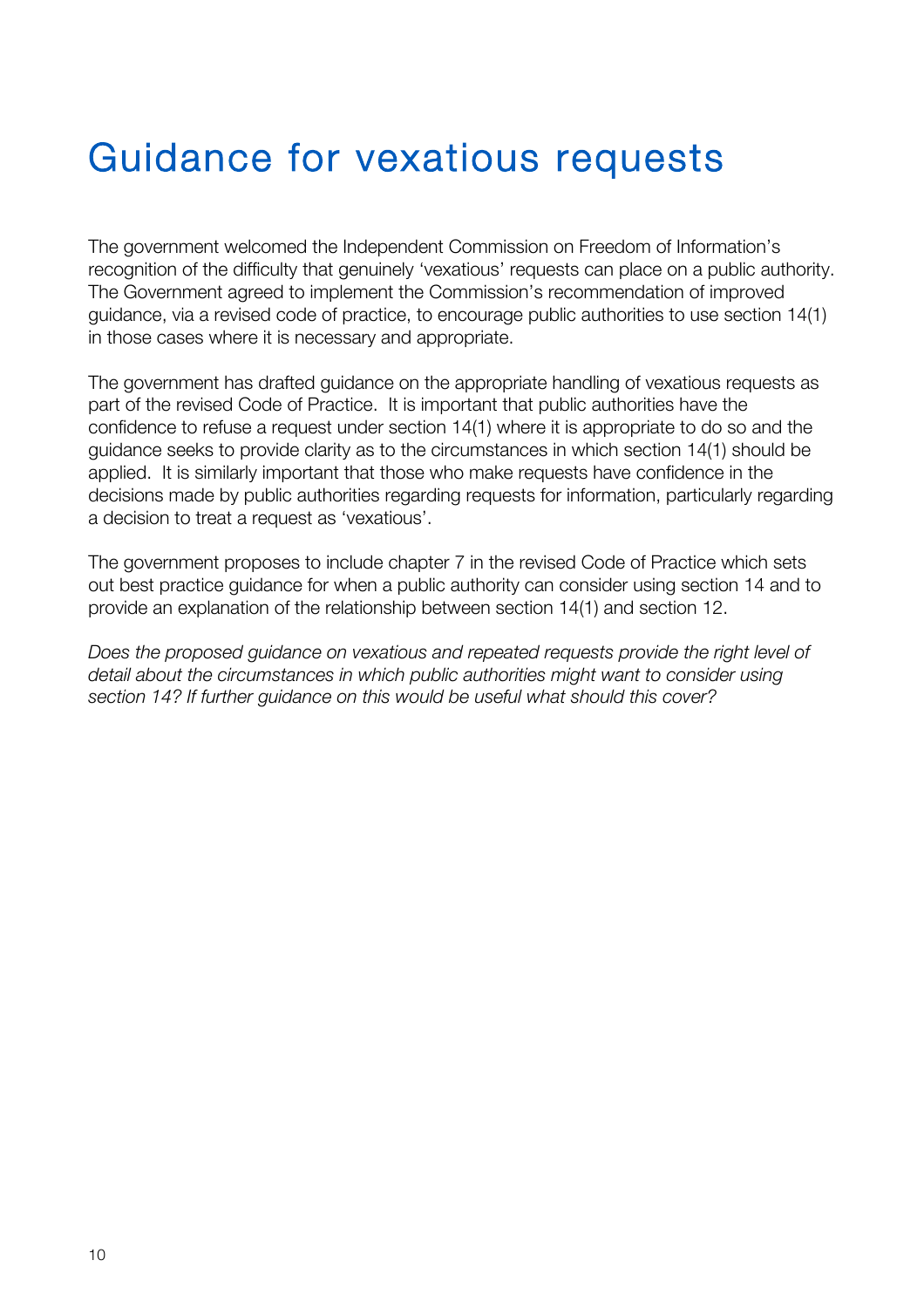### Data sets

A second Code of Practice was issued under section 45 of the FOI Act in July 2013 to provide guidance on the provisions relating to the release and re-use of datasets introduced through the Protection of Freedoms Act 2012.

Since this guidance was issued, the Re-use of Public Sector Information (PSI) Regulations 2015 have taken effect. Access to datasets continues to be governed by the FOI Act, but the re-use of datasets within the scope of the PSI Regulations is now provided for by those regulations rather than the Act. The FOI Act now only governs the re-use of the relatively small number of datasets not covered by the PSI Regulations, for example those held by educational establishments. The datasets Code of Practice is therefore out of date and needs to be updated.

The government considers it would be helpful to merge the two section 45 codes into a single Code of Practice. A single set of guidance will provide more streamlined and readily accessible advice to public authorities on meeting all their obligations under the FOI Act, including in one place the guidance on when the FOI Act does apply to datasets and when it does not, because they are covered by the PSI Regulations. It is suggested that the datasets guidance is split into two sections: a chapter on release of datasets which will form part of the main document; an annex providing guidance on the re-use of datasets under the FOI Act given its limited application following the introduction of the PSI Regulations.

The National Archives as policy lead and the Information Commissioner as regulator will continue to provide comprehensive guidance about the PSI Regulations.

*Is it helpful to merge the datasets Code of Practice with the main section 45 Code so that statutory guidance under section 45 can be found in one place?* 

*If you agree the Codes should be merged is it helpful to split the datasets guide into a section on release of datasets and a section on guidance on re-use of datasets?*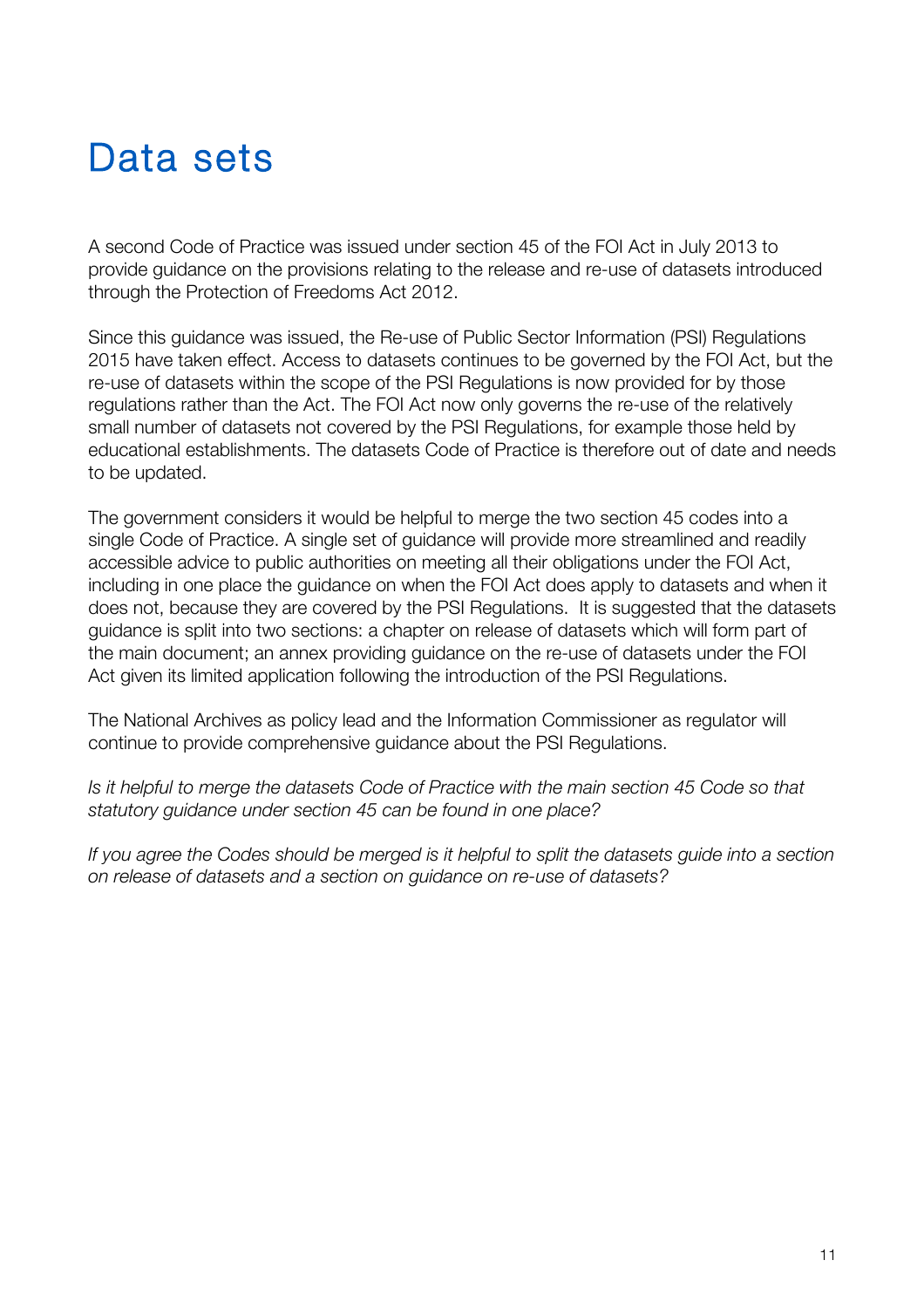# Other areas within Part I of FOIA

As set out in the Introduction, the Code of Practice is required by law to contain guidance on advice and assistance, transferring requests, consultations with interested parties, contractual provisions about FOI, complaints handling, and the disclosure of datasets. The current Codes of Practice issued under section 45 only provide guidance on these issues. However, it is open to the Government to include guidance on other issues relating to the discharge of public authorities' functions under Part I of the FOI Act.

In the light of the Independent Commission of Freedom of Information's recommendation that the Code of Practice is reviewed and updated, the Government has expanded the Code to provide more comprehensive and up to date guidance about the operation of the FOI Act. This guidance is designed to assist both public authorities and requesters in understanding current best practice and addressing a number of areas where confusion can arise. This consultation document has highlighted some of the areas where further guidance has been provided and where the views of stakeholders would be particularly welcome. However, we would also welcome views about whether there are other issues regarding functions under Part I of the Act, not covered in the current draft Code, where additional guidance would also be useful to ensure the Government has considered all the areas where guidance would be most helpful.

*Are there any other areas in Part I of the Act where it would be helpful to have additional guidance in the Code? If so, what do you think the additional guidance should cover and why?*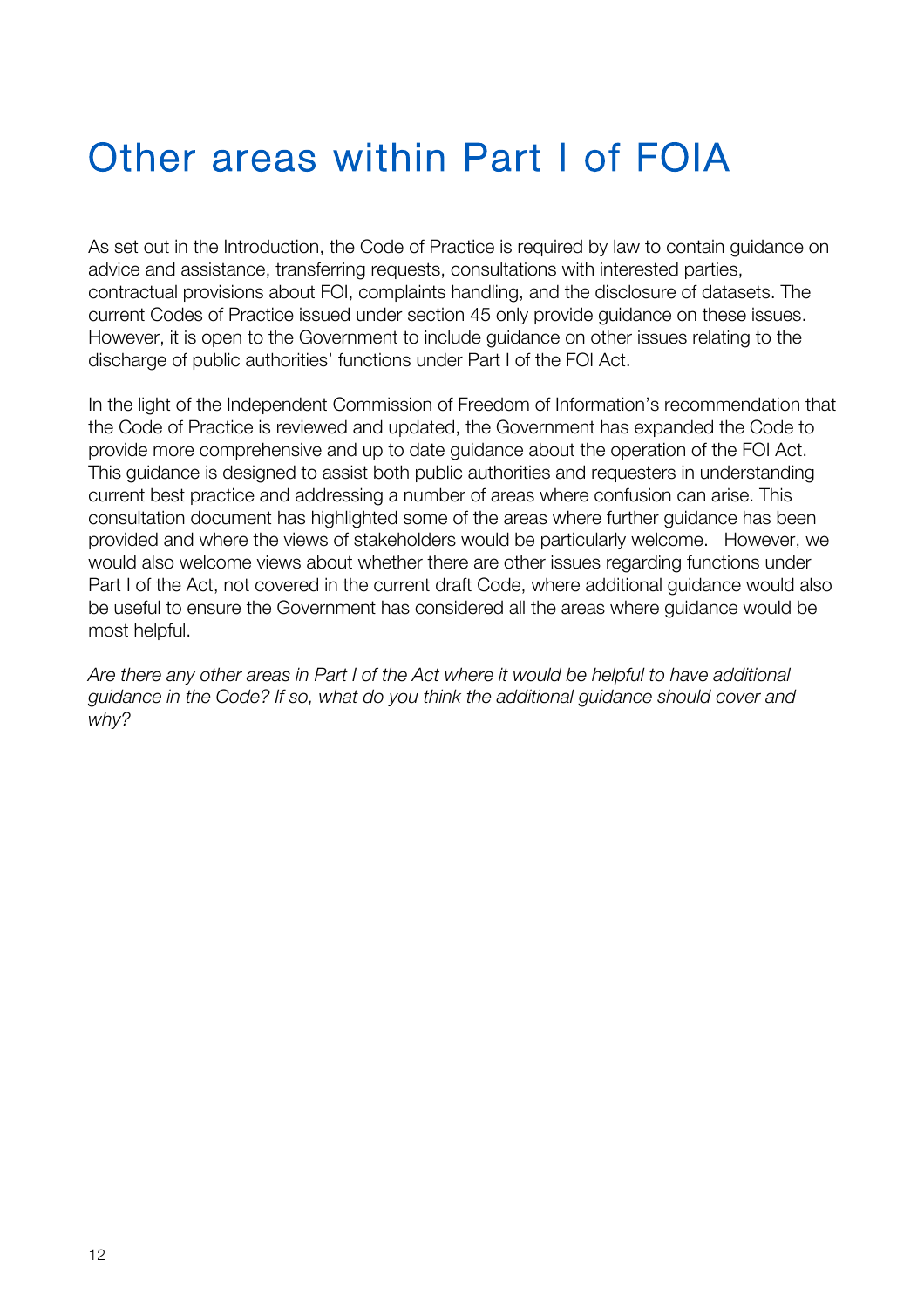[inside of the back cover – for printed publications, leave this page blank]